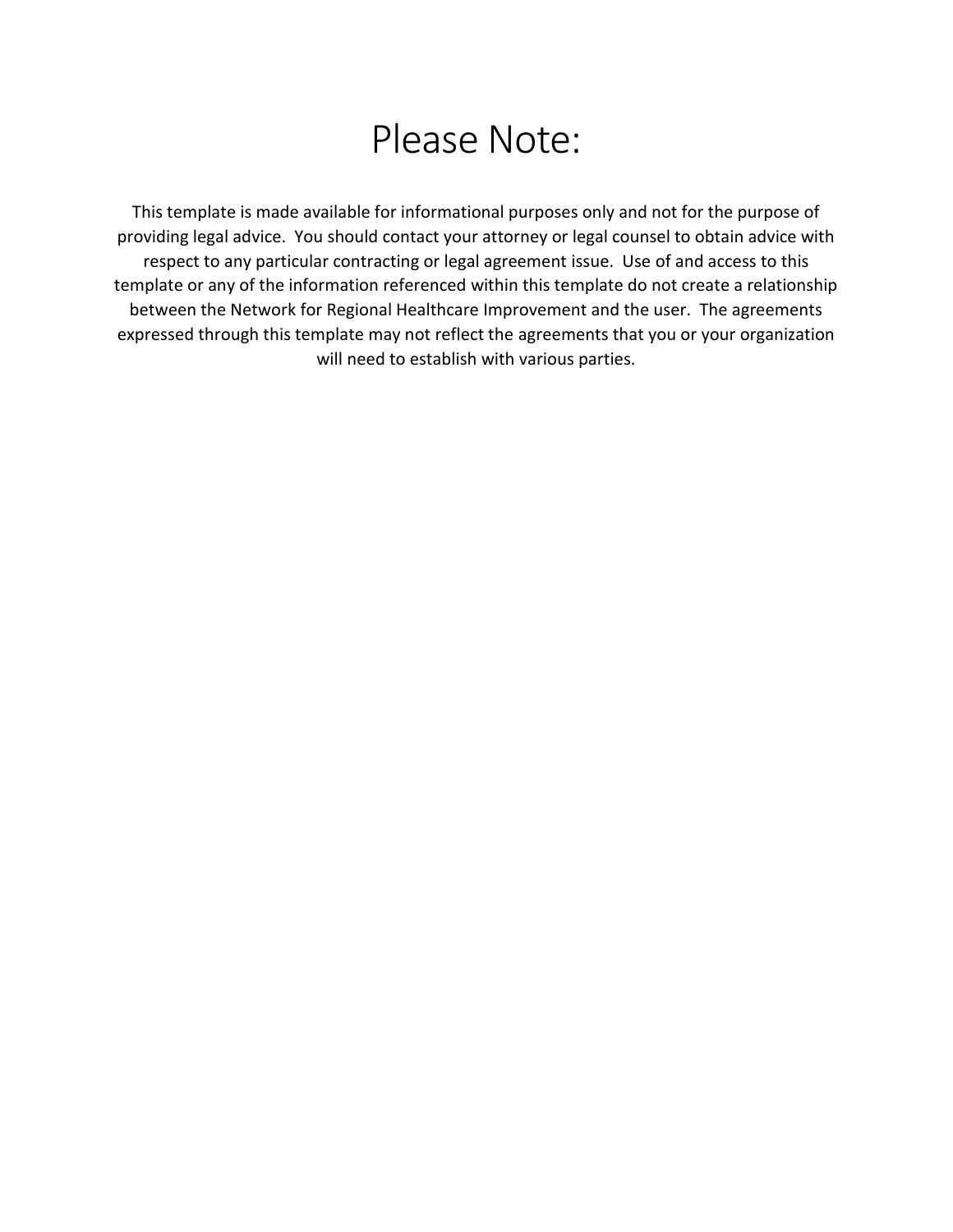## **BUSINESS ASSOCIATE AGREEMENT**

THIS BUSINESS ASSOCIATE AGREEMENT (this "Agreement") is made this \_\_\_\_ day of q. 201, by and between the [organization], a [organization type] located at [address] ("Business Associate"), and [entity] located at [address] ("Covered Entity").

## **RECITALS**

WHEREAS, Covered Entity may have disclosed certain information to Business Associate in the course of Business Associate's performance of certain services on behalf of Covered Entity ("Services") pursuant to one or more service agreements (each a "Services Agreement") which may have included protected health information; and

WHEREAS, Covered Entity and Business Associate may have entered into one or more Business Associate Agreements in accordance with the Health Insurance Portability and Accountability Act of 1996, Public Law 104-191 and the Health Information Technology for Economic and Clinical Health Act, Public Law 111-005, and the regulations promulgated under 45 C.F.R. Parts 160 and 164, as amended (the "Privacy Rule" and "Security Rule") (which are collectively referred to herein as "HIPAA"); and

WHEREAS, Business Associate provides Services to Covered Entity, and in the course of providing such Services, Business Associate may create, receive, maintain or transmit on behalf of Covered Entity, or otherwise receive from Covered Entity, certain Protected Health Information ("PHI"); and

WHEREAS, Covered Entity and Business Associate wish to protect the privacy and provide for the security of PHI Disclosed to Business Associate in compliance with HIPAA; 22 M.R.S.A. § 1711- C ("[State] Confidentiality Law"); 10 M.R.S.A. § 1346 et seq. ("Maine's Notice of Risk to Personal Data Act") and other applicable laws and regulations governing the privacy and security of PHI; and

WHEREAS, Business Associate and Covered Entity desire to cancel all other Business Associate Agreements previously entered into by the parties and replace such Business Associate Agreements with this Agreement.

NOW, THEREFORE, in consideration of the mutual agreements, covenants, terms and conditions herein contained and as a condition precedent to Business Associate continuing to provide Services to Covered Entity, Business Associate and Covered Entity hereby agree as follows:

1. **Definitions.** Capitalized terms used but not otherwise defined herein shall have the meanings provided under HIPAA, as amended.

## 2. **Business Associate's Uses and Disclosures of PHI.**

- (a) **Limitations on Uses and Disclosures of PHI.** Business Associate shall not Use or Disclose PHI in any manner that would violate HIPAA, [State] Confidentiality Law, or other applicable law or regulation governing the privacy of PHI.
- (b) **Permitted Uses and Disclosures under this Agreement.** Business Associate may Use and Disclose PHI on behalf of, or to provide Services to, Covered Entity for the purposes authorized by Covered Entity in this Agreement, the Services Agreement or through specific oral instruction, or as Required by Law.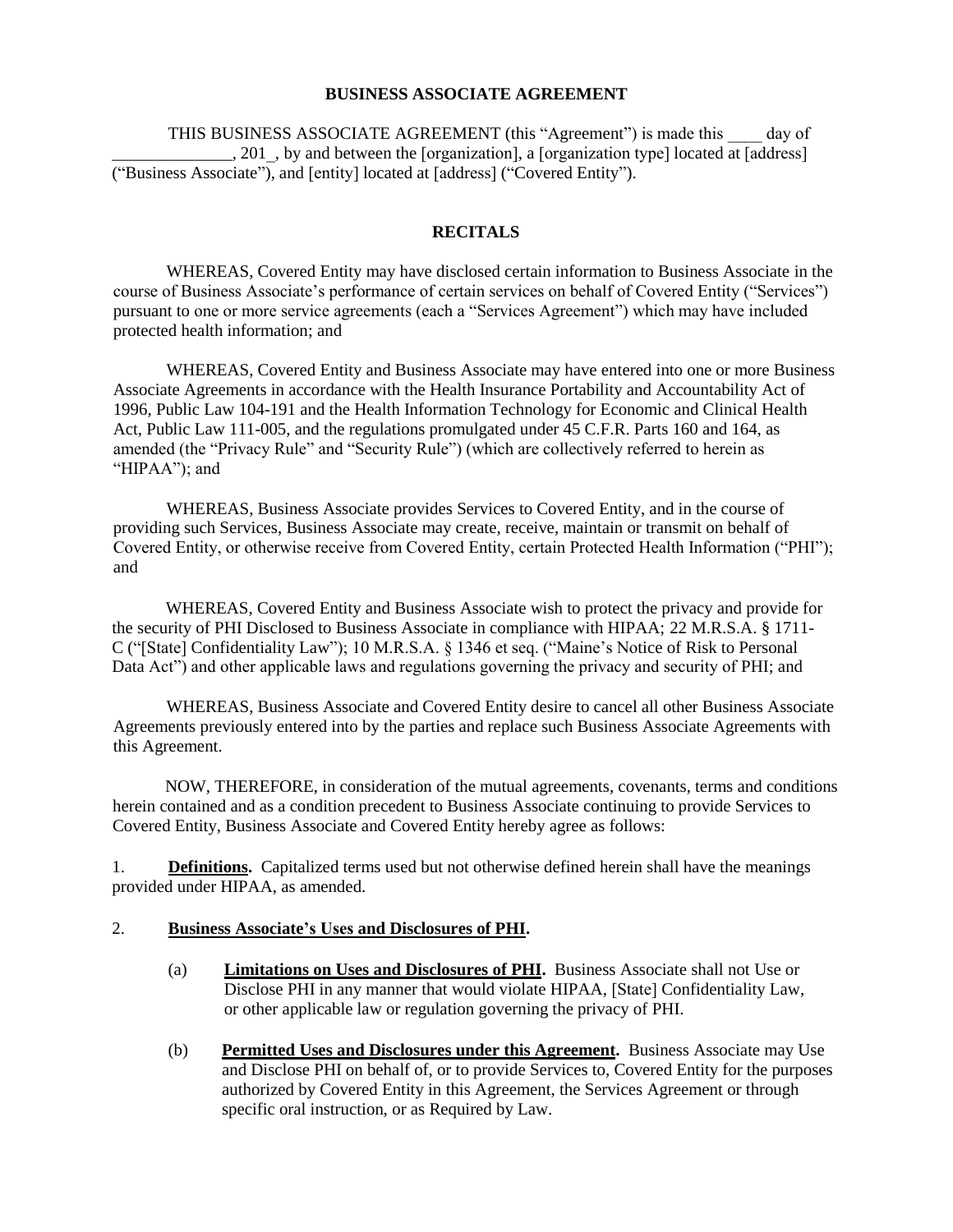## (c) **Permitted Uses and Disclosures for Management and Administration of Business Associate.**

- (i) **Permitted Uses.** Business Associate may Use PHI for the proper management and administration of Business Associate or to carry out its legal responsibilities or for the data aggregation purposes relating to the Health Care Operations of Covered Entity.
- (ii) **Permitted Disclosures.** Business Associate may Disclose PHI for the proper management and administration of Business Associate, provided the Disclosures are Required by Law, or Business Associate obtains reasonable assurances from the person to whom the information is Disclosed that it will remain confidential and be Used or further Disclosed only as Required by Law or for the purpose for which it was Disclosed to the person, and the person agrees to notify Business Associate of any instances of which it is aware in which the confidentiality of the information has been breached. Business Associate shall obtain and maintain a written agreement with each person to whom information is Disclosed pursuant to which such person agrees to be bound by the same restrictions, terms and conditions that apply to Business Associate pursuant to this Agreement.
- (iii) **Reporting Violations of Law.** Business Associate may Disclose PHI to report violations of law to appropriate Federal and State authorities, consistent with 45 C.F.R. §  $164.502(i)(1)$ .

## 3. **Obligations and Activities of Business Associate.**

- (a) **Minimum Necessary Information.** Business Associate represents that, to the extent it requests Disclosure of PHI from Covered Entity, such request shall be limited to the Minimum Necessary PHI required by Business Associate to adequately provide Covered Entity with the Services described in Section 2(b). Covered Entity represents that, to the extent it Discloses PHI to Business Associate, such Disclosure shall be limited to the Minimum Necessary PHI required by Business Associate to adequately provide Covered Entity with the Services described in Section 2(b). Business Associate shall limit, to the extent practicable, its Use and Disclosure of PHI to the Minimum Necessary to accomplish the intended purpose of such Use or Disclosure as defined under HIPAA.
- (b) **Safeguards Against Misuse of Information and Mitigation.** Business Associate shall use appropriate safeguards to prevent the Use or Disclosure of PHI other than as permitted under this Agreement. In addition, Business Associate agrees to take steps to mitigate, to the extent practicable, any harmful effect that is known to Business Associate of a Use or Disclosure by Business Associate, or its employees, contractors, or agents in violation of this Agreement.
- (c) **Prohibition on Remuneration.** Business Associate shall not receive remuneration directly or indirectly in exchange for PHI, except with the prior written consent of Covered Entity and as permitted by HIPAA. Notwithstanding the foregoing, this provision shall not prohibit payment by Covered Entity for Services provided by Business Associate pursuant to the Services Agreement or another separate services agreement between Business Associate and Covered Entity.
- (d) **Reporting Breaches.** Business Associate shall report promptly to Covered Entity any unauthorized acquisition, access, Use or Disclosure of PHI in violation of HIPAA, [State] Confidentiality Law, [State]'s Notice of Risk to Personal Data Act of which it becomes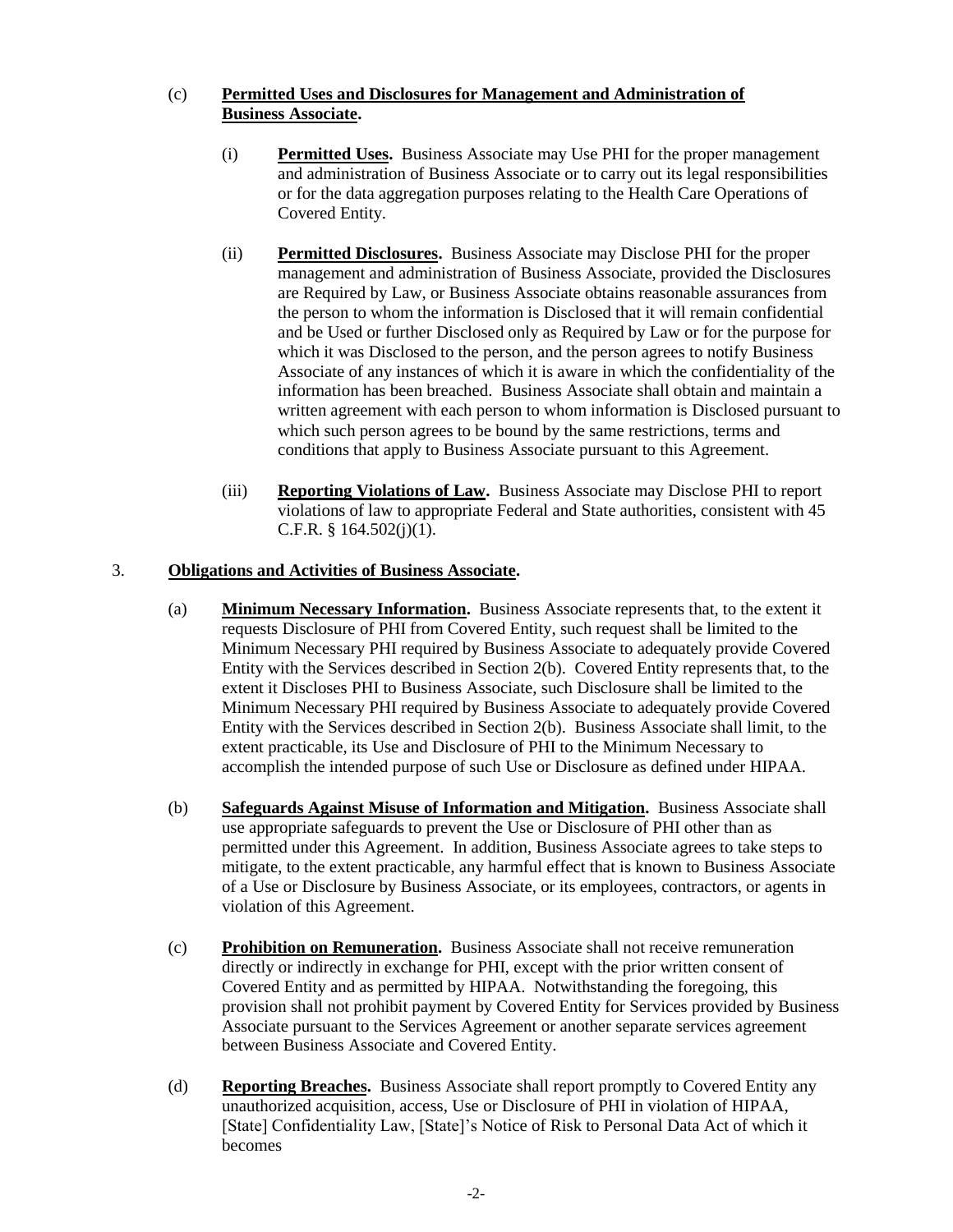aware. Such report shall be made without unreasonable delay but in no event later than twenty (20) calendar days after discovery by Business Associate of such Breach. Each report of a Breach shall include, to the extent possible, the following information: (i) a description of the facts pertaining to the Breach, including, without limitation, the date of the Breach and the date of discovery of the Breach, (ii) a description of the PHI involved in the Breach, (iii) the names of the individuals who committed or were involved in the Breach, (iv) the names of the unauthorized individuals or entities to whom PHI has been Disclosed, (v) a description of the action taken or proposed by the Business Associate to mitigate the financial, reputational or other harm to the individual who is the subject of the Breach, and (vi) provide such other information as Covered Entity may reasonably request, including, without limitation, the information, data and documentation required by Covered Entity to timely comply with HIPAA.

- (e) **Administrative Safeguards.** Business Associate agrees to comply with the administrative safeguards under HIPAA.
- (f) **Access to Information.** Business Associate shall make PHI maintained by Business Associate or its agents or subcontractors available to Covered Entity within twenty (20) calendar days of a request by Covered Entity to enable Covered Entity to fulfill its obligations under HIPAA. In the event any individual requests access to PHI directly from Business Associate, it shall forward such request to Covered Entity within five (5) calendar days. Covered Entity shall determine whether and to what extent access shall be granted or denied and shall notify the individual requesting access of its decision. Such determination shall be the sole responsibility of Covered Entity.
- (g) **Availability of PHI for Amendment.** Promptly upon receipt of a request from Covered Entity to amend an individual's PHI or a record regarding an individual, Business Associate shall either provide such information or record to Covered Entity for amendment and incorporate any such amendments to the PHI in the possession or under the control of Business Associate as required by 45 C.F.R. § 164.526, or make such amendments to said PHI as may be directed, in writing, by Covered Entity. If any individual requests such amendment of PHI directly from Business Associate or its agents or subcontractors, Business Associate shall notify Covered Entity in writing of the request within five (5) calendar days.
- (h) **Availability of Internal Practices, Books and Records.** Business Associate agrees to make available to the Secretary of the U.S. Department of Health and Human Services its internal practices, books and records relating to the Use and Disclosure of PHI received from, or created or received by, Business Associate on behalf of, Covered Entity.
- (i) **Documentation of Disclosures.** Business Associate agrees to document Disclosures by it and its subcontractors or agents, of PHI and other information related to such Disclosures as would be required for Covered Entity to respond to a request by an individual for an accounting of Disclosures of PHI in accordance with 45 C.F.R. § 164.528.
- (j) **Accounting of Disclosures.** Within twenty (20) calendar days of receipt of a notice from Covered Entity of a request for an accounting of Disclosures of PHI, Business Associate and its subcontractors and agents shall make such information required by 45 C.F.R. § 164.528 available to Covered Entity. If an individual requests such accounting directly from Business Associate or its subcontractors or agents, Business Associate shall forward such request to Covered Entity within five (5) calendar days.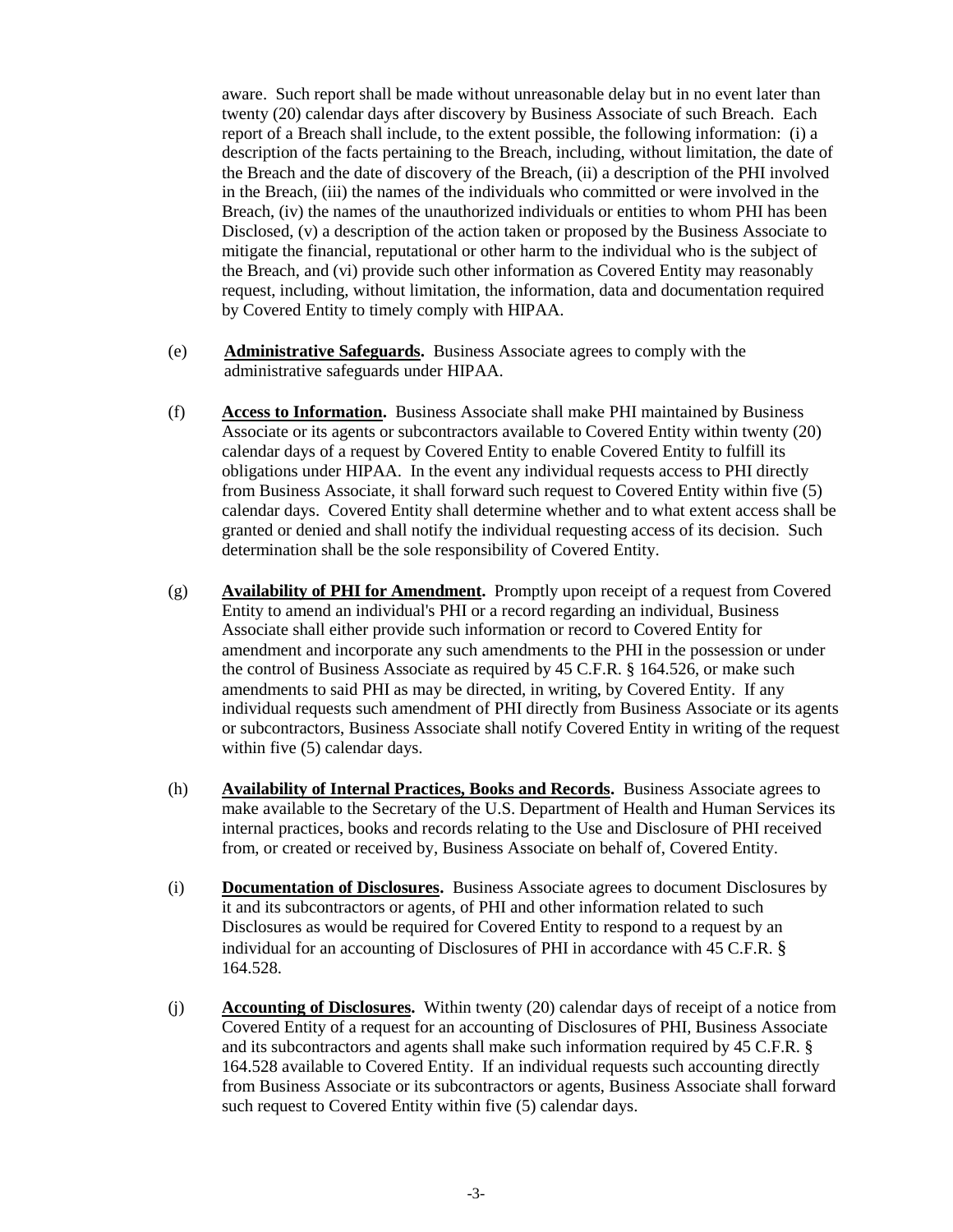- (k) **Safeguards.** Business Associate shall implement administrative safeguards (45 C.F.R. § 164.308), physical safeguards (45 C.F.R. § 164.310) and technical safeguards (45 C.F.R. § 164.312) in accordance with HIPAA that reasonably and appropriately protect the confidentiality, integrity and availability of Electronic PHI ("ePHI") that Business Associate creates, receives, maintains or transmits on behalf of Covered Entity, or receives from Covered Entity, and maintain appropriate documentation of such safeguards (45 C.F.R. § 164.316). In addition, Business Associate shall ensure that any agent or subcontractor to whom it provides ePHI agrees, in writing, to implement reasonable and appropriate safeguards to protect such ePHI.
- (l) **Security Incident Reports.** Business Associate shall notify Covered Entity, in writing, of any Security Incident within twenty (20) calendar days of becoming aware of such incident. "Security Incident" shall mean an actual unauthorized access, Use, Disclosure, modification or destruction of information or interference with systems operations in an information system used by or on behalf of Business Associate in the performance of the Services under this Agreement.
- (m) **Compliance with Existing Law.** Business Associate acknowledges and agrees that, as of the effective dates for such provisions, Business Associate shall comply with HIPAA and other applicable law. The parties shall comply with and take any further action, including amendment of this Agreement, required to ensure continued compliance with HIPAA, [State] Confidentiality Law and any other applicable federal or state law as amended from time to time. Covered Entity may terminate the Business Associate Agreement upon thirty (30) days written notice in the event Business Associate does not take such action to ensure compliance with applicable federal and state law as amended.

# 4. **Obligations of Covered Entity.**

- (a) **Notice of Privacy Practices.** Covered Entity agrees to provide individuals with notice of its privacy practices and obtain acknowledgment of receipt thereof in compliance with 45 C.F.R. § 164.520. In addition, Covered Entity shall promptly provide Business Associate with a copy of its privacy practices in accordance with 45 C.F.R. § 164.520, as well as any modifications thereto.
- (b) **Changes In or Revocation of Permission by Individuals.** Covered Entity shall promptly notify Business Associate, in writing, of any changes in, or revocation of, an individual's permission to Use or Disclose PHI, if such changes or revocation affects Business Associate's permitted or required Uses and Disclosures.
- (c) **Covered Entity's Agreements to Restrict Use or Disclosure.** In the event Covered Entity agrees to restrict the Use and/or Disclosure of PHI in accordance with 45 C.F.R. § 164.522, it shall promptly notify Business Associate, in writing, of the nature and extent of said restriction.

## 5. **Term and Termination.**

- (a) **Term.** The term of this Agreement shall commence on the date written above and shall terminate when all PHI created, received, maintained or transmitted by Business Associate on behalf of Covered Entity, is returned to Covered Entity, or destroyed at the request of Covered Entity.
- (b) **Termination for Cause.** In compliance with HIPAA, including, without limitation, 45 C.F.R. § 164.504(e)(2)(iii), Covered Entity shall be entitled to take any one or more of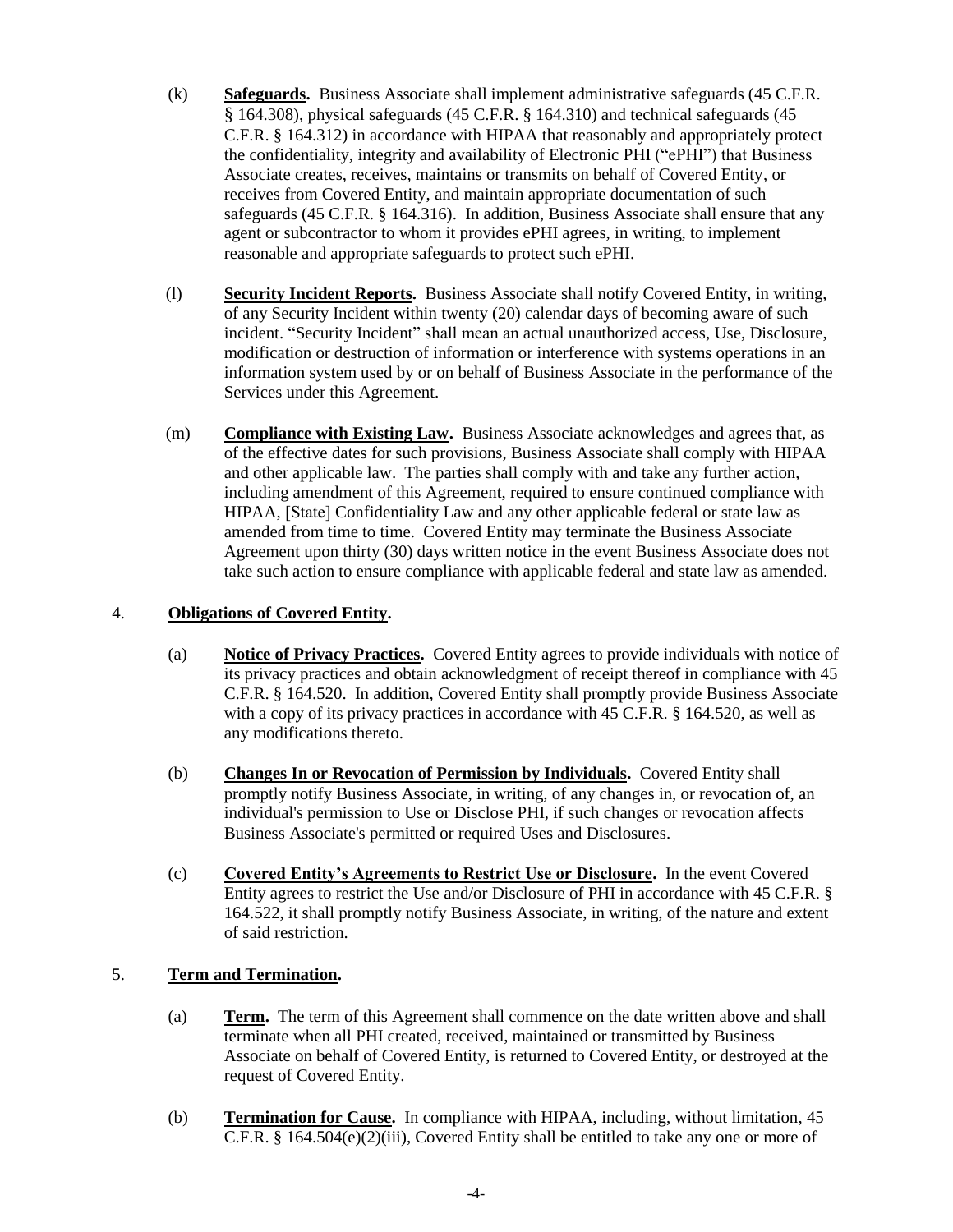the following actions whenever it reasonably determines that Business Associate has breached a material provision of this Agreement:

- (i) Immediately terminate any agreement between Covered Entity and Business Associate pursuant to which Business Associate provides Services to or on behalf of Covered Entity which requires Business Associate to have access to and/or Use of PHI;
- (ii) Immediately cease further Disclosure of PHI to Business Associate; and/or
- (iii) Notify Business Associate, in writing, of the existence of such Breach and give Business Associate an opportunity to cure upon mutually agreeable terms. In the event Business Associate fails, for any reason, to cure the Breach, or in the event Covered Entity reasonably believes that Business Associate and Covered Entity are unable to mutually agree on the terms of cure, Covered Entity may immediately terminate any agreement between Business Associate and Covered Entity which requires Business Associate to have access to and/or Use of PHI.
- (c) **Return of PHI.** Upon the request of Covered Entity, Business Associate shall return all PHI received from Covered Entity or created or received by Business Associate on behalf of Covered Entity and which Business Associate maintains in any form or over which it has control. Alternatively, with the prior written consent of Covered Entity, Business Associate may destroy such PHI. Destruction shall include destruction of all copies including backup tapes and other electronic backup medium.

6. **Notices.** All notices pursuant to this Agreement must be given in writing and shall be effective when received if hand-delivered or when sent by overnight delivery service, facsimile or U.S. Mail to the appropriate address of the receiving party.

## 7. **Miscellaneous.**

- (a) **Survival.** The respective rights and obligations of the parties under Section 4(c) shall survive the expiration or termination of this Agreement.
- (b) **Interpretation.** Any ambiguity in this Agreement shall be interpreted to permit Covered Entity to comply with HIPAA and the regulations thereunder, [State] Confidentiality Law and other applicable law and regulation. This Agreement shall be interpreted as broadly as necessary to implement and comply with HIPAA. The parties agree that any ambiguity in this Agreement shall be resolved in favor of a meaning that complies with and is consistent with HIPAA. The parties agree that individuals who are the subject of PHI are not third-party beneficiaries of this Agreement.
- (c) **Prior Agreements.** This Agreement shall cancel and supersede all other Business Associate Agreements between the parties.
- (d) **Entire Agreement.** This Agreement constitutes the entire agreement of the parties with regard to the subject matter hereof, and no amendments or additions to this Agreement shall be binding unless in writing and signed by both parties. It is expressly understood and agreed that no verbal representation, promise or condition, whether made before or after the signing of this Agreement, shall be binding upon any of the parties hereto.